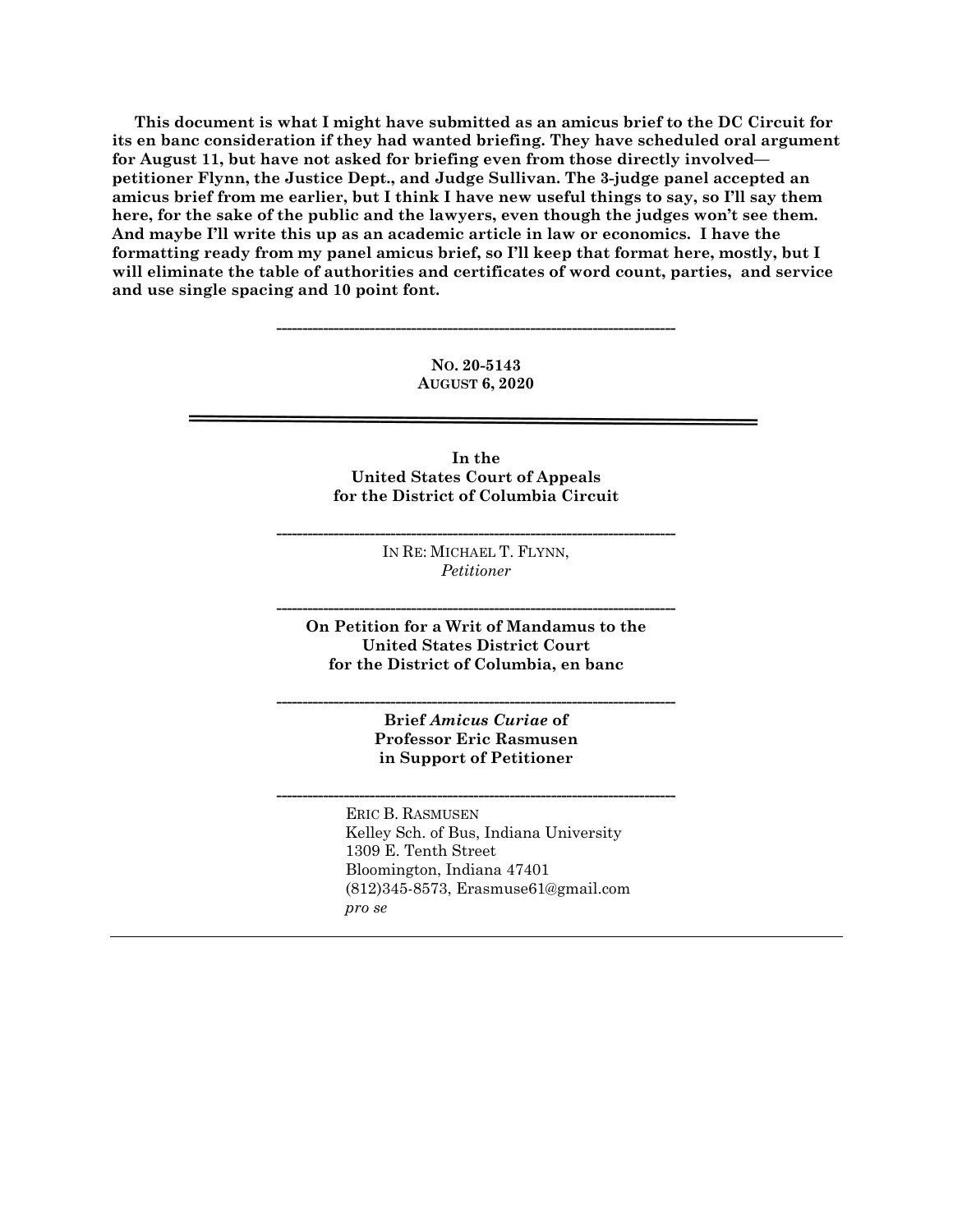# **TABLE OF CONTENTS**

Interest of the *Amicus Curiae*.....................................................................

Statement of the Case ...................................................................................................................................

I. Much of legal procedure can be usefully analyzed as ways to deal with the principal-agent problems of President supervising prosecutors and Supreme Court supervising judges: criminal rule 48 (judicial approval of criminal dismissals), appellate rule 35 (en banc), 28 U.S.C. §455 (recusal), reassignment, and mandamus.

II. The prosecutor as agent for the United State of America is controlled by reassignment and rule 48 (dismissal).

III. The trial judge as agent for the U. S. judiciary is controlled by appeal (for wrong decisions), mandamus (for making the wrong \*kind\* of decisions), and reassignment (for both).

IV. Sullivan's actions create irreparable harm: delay and money for Flynn, delay and money for the Justice Department, and ridicule for the D.C. Circuit.

V. En banc procedure is another example of the principal-agent problem, with the full court sitting en banc to correct the errors of its agent, the three-judge panel, but it is not something to which any of its agent, including the panel or a judge subject to mandamus, has a legal right.

VI. Conclusion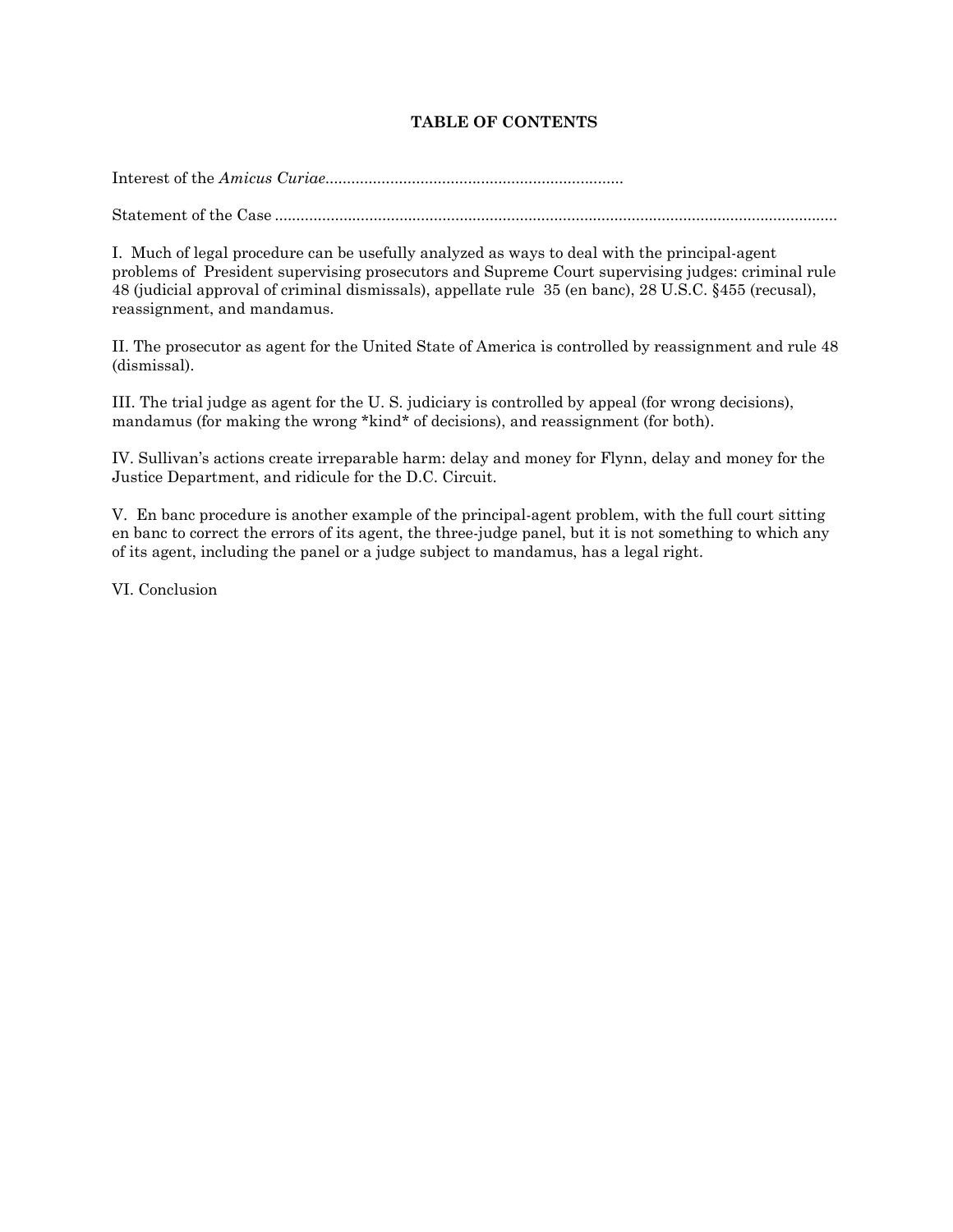#### **Interest of the** *Amicus Curiae*

 Eric Rasmusen is Professor of Business Economics and Public Policy at Indiana University's Kelley School of Business and has held visiting positions at the University of Tokyo, Oxford, the University of Chicago, the Harvard University Department of Economics, and Harvard and Yale Law Schools. He has been a director of the American Law and Economics Association and was several times chosen by George Mason's Law and Economics Center to teach economics to judges. He has published over 70 papers in scholarly journals, including over ten in law reviews and legal journals. His co-authors include Judges John Wiley and Richard Posner and law professors J. Mark Ramseyer (Harvard), Ian Ayres (Yale), Richard McAdams (Chicago), Minoru Nakazato (Tokyo), Frank Buckley (George Mason), and Jeffrey Stake, Ken Dau-Schmidt, and Robert Heidt (Indiana). With J. Mark Ramseyer, he is author of *Measuring Judicial Independence: The Political Economy of Judging in Japan* and many articles on prosecutors, attorneys, organized crime, and the Japanese judiciary. In economics, he is best known for his book on strategic behavior, *Games and Information*, which has been translated into Japanese, Italian, Spanish, French, and Chinese (two editions, simplified characters and complex).

 The Flynn mandamus petition presents questions to which ideas drawn ultimately from law-andeconomics can be usefully applied. These questions revolve around the first part of the standard test for mandamus: whether alternative relief is available. This question has been somewhat neglected by the parties and the other amici, who have focused on whether the district court's actions have been unlawful. Professor Rasmusen's research having touched on the structure of the judiciary in Japan and of prosecutions in the various U.S. states, political economy, social norm, precedent, ostracism, strategic behavior, and the effect of criminal stigma, he feels he may be able to provide inputs others do not.

 No party or counsel for any party authored this brief in whole or in part or contributed funding to it or in connection with its preparation. No person other than this *amicus* contributed money to fund the preparation or submission of this brief.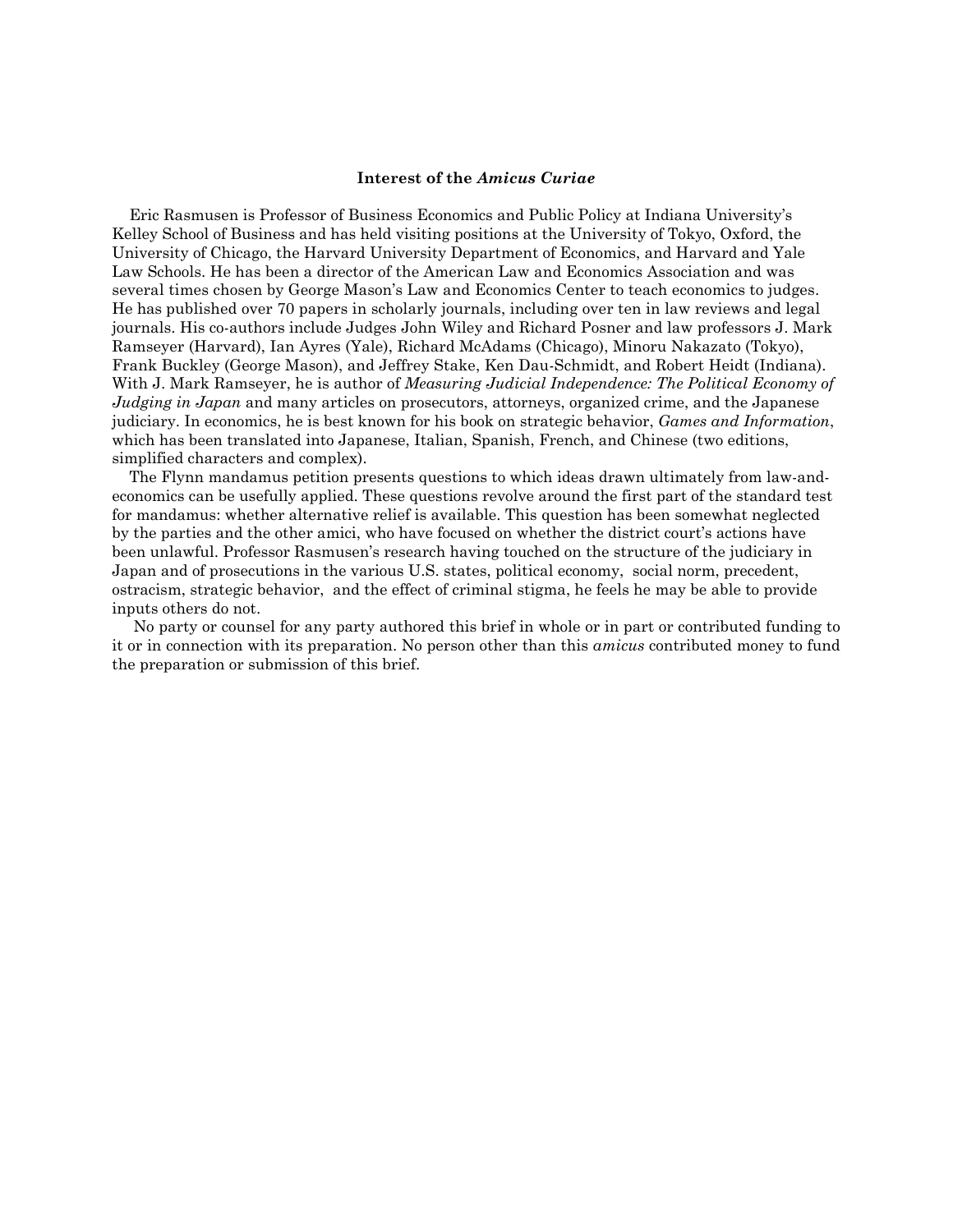#### **Statement of the Case**

On December 1, 2017, District Judge Rudolph Contreras accepted a guilty plea from Michael Flynn for making false statements to the FBI. Judge Contreras recused himself and the case was reassigned to District Judge Emmet G. Sullivan. In June 2019, General Flynn engaged new counsel. On January 14, 2020, he filed a motion for leave to withdraw his guilty plea. On May 7, 2020, the Department of Justice moved to dismiss the charges with prejudice in the interests of justice.

 Four days later, the *Washington Post* published an article by John Gleeson and two other members of his law firm calling for Judge Sullivan to appoint an amicus to oppose dismissal. The next day, Judge Sullivan issued an invitation for amicus briefs on the issue of whether he should grant the motion to dismiss, and the day after that he appointed John Gleeson himself as *amicus curiae*.

On May 19, Flynn filed a mandamus petition with the D.C. Circuit Court of Appeals asking that:

- (i) the prosecution be dismissed as requested;
- (ii) the order appointing an *amicus curiae* be vacated; and
- (iii) the case be reassigned away from Judge Sullivan.

 On May 21, a three-judge panel from the D.C. Circuit ordered Judge Sullivan to respond by June 1 to petitioner's request, with special attention to the DC Circuit's *Fokker* case. The panel granted part (i) of the petition, with a dissent by Judge Wilkins. Judge Sullivan then petitioned the D.C. Circuit for en banc consideration. The D.C .Circuit vacated the panel decision and ordered en banc oral argument for August 11, with special attention to whether some other relief would do instead of mandamus. On August 5, the DC Circuit said that Flynn, the United States, and Judge Sullivan would all be given time in oral argument, and asked for special attention to "the effect, if any, of 28 U.S.C. §§ 455(a) and 455(b)(5)(i) on the District Court judge's Fed. R. App. P. 35(b) petition for en banc review."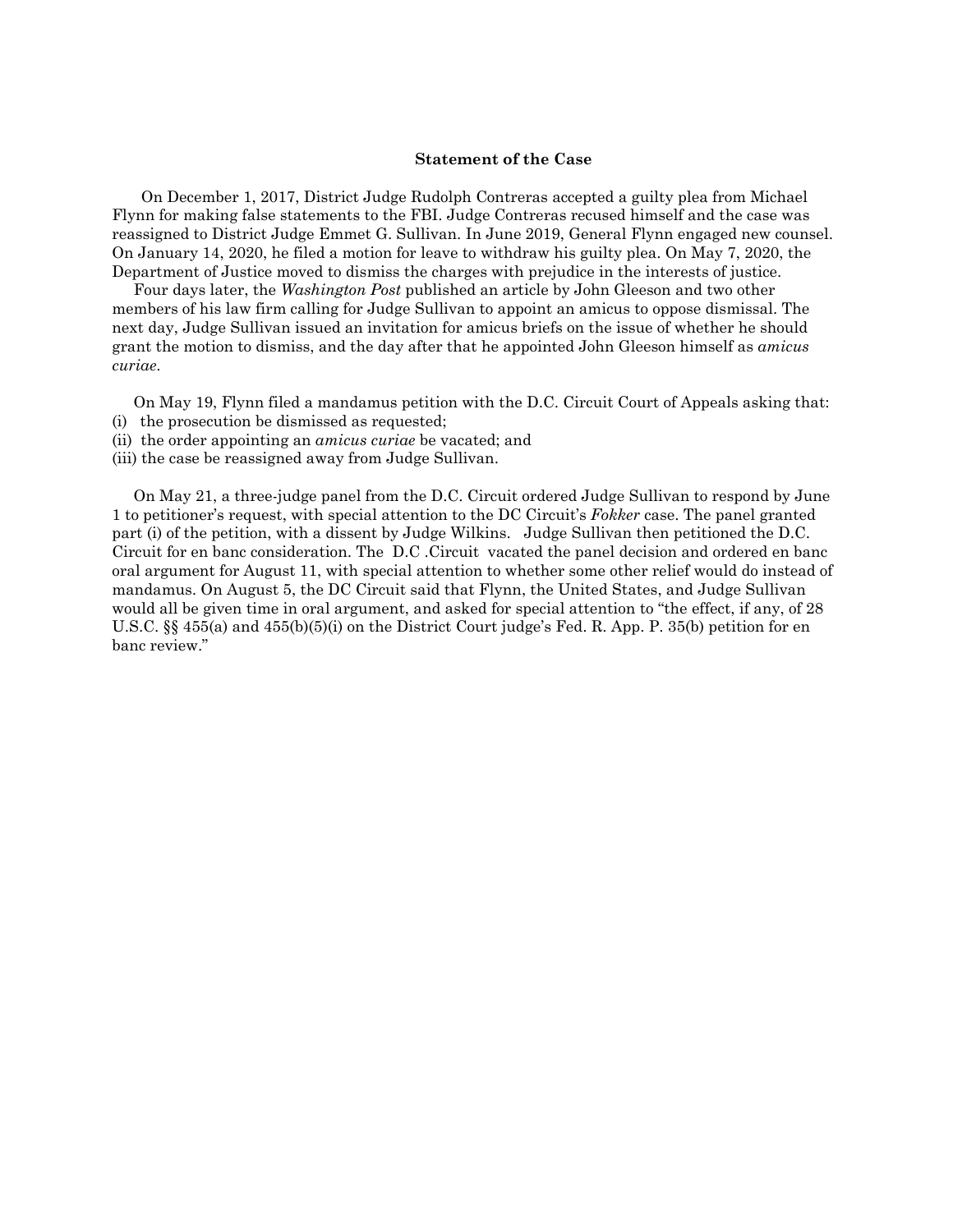#### **ARGUMENT**

## **I. Much of legal procedure can be usefully analyzed as ways to deal with the principalagent problems of President supervising prosecutors and Supreme Court supervising judges: criminal rule 48 (judicial approval of criminal dismissals), appellate rule 35 (en banc), 28 U.S.C. §455 (recusal), reassignment, and mandamus.**

 I am a professor, so I will be didactic, but also, I hope, easy to read and interesting to those who enjoy law, as well as, of course, attempting to be useful to the Court in forming its thoughts. I am writing for the Court as my readers, though others are welcome to listen in. Do be patient. I will start out writing generally, like an economist, but will soon return to case citations and three-part tests. This will be a bit of a "Brandeis brief-- not one with facts and figures but with ideas I think can help you organize your thoughts about explaining existing law and filling gaps where existing law is lacking.

 The decision you must make is all about organizing criminal justice and making sure everyone does what he's supposed to. Prosecutors and trial judges are the agents relevant to *In re Flynn*. The problem for any principal in dealing with an agent is that he doesn't want to do the task himself, so having an agent is useless if he must watch him every second, but if he doesn't watch the agent, the agent is free to disobey and do things he's not supposed to. If I as principal hire someone as agent to hire an employee, I have to worry that the agent will hire his relative, for personal gain, or hire whoever applies first, from laziness. In the same way, if the United States of America engages an attorney to prosecute, it must worry about the prosecutor continuing prosecutions from personal ambition or politics and about him ending prosecutions because of bribes or to avoid personal inconvenience. If the U.S. Courts engage a trial judge to preside over a case, it must worry about the trial judge aiding prosecutions because of personal ambition and ideology, and hindering prosecutions for the same reasons and to avoid personal inconvenience

The Court asked, in its orders for oral argument, about two points in particular:

- (a) is the extraordinary remedy of mandamus appropriate, rather than just waiting for appeal?
- (b) what role does possible bias of the trial judge play?

 My panel amicus brief focused on (a), which I, too, saw as the crux of the matter. I will expand on that here, as well as addressing (b), which is intimately connected with it in the jurisprudence of the Flynn case. Indeed, the Flynn case is an excellent opportunity to better understand many issues connected with the roles of judge and prosecutor and of how to run a system of criminal justice generally.

### **II. The prosecutor as agent for the United State of America is controlled by reassignment and rule 48 (dismissal).**

 The prosecutor is an agent for his client, just like any lawyer. He is a true agent, in the sense that his client can fire him at any time (although he may have to pay him damages for breach of contract). Here, the client is the United States of America. This client does not hire the prosecutor directly. It works through an agent--- the US President. The US President is *not* a true agent in the legal sense, because he cannot be fired at will. He is more like a trustee, a fiduciary. See Eric Rasmusen, 1997, "A Theory of Trustees, and Other Thoughts," and the discussion in Ramseyer & Rasmusen, *Measuring Judicial Independence*. But he is acting on behalf of the principal, the USA, who is the "party" in the proceeding before the court. The President appoints an agent to whom he delegates his own authority—the Attorney-General—who is another true agent since he can be removed at will. The Attorney-General delegates to agents of his own, and going down the chain we come to the ultimate agent of the USA, the prosecutor who signs the filings in a particular case. That prosecutor is a true agent, because he can be removed at will as agent in that case. He may, indeed, have civil service protection from being fired as a government employee, but the Attorney-General can remove his authority to represent the USA in the particular case.

 The Attorney-General faces two agency problems: the prosecutor-agent who prosecutes too much, and the prosecutor-agent who prosecutes too little. See Eric Rasmusen, **"The Economics of Agency**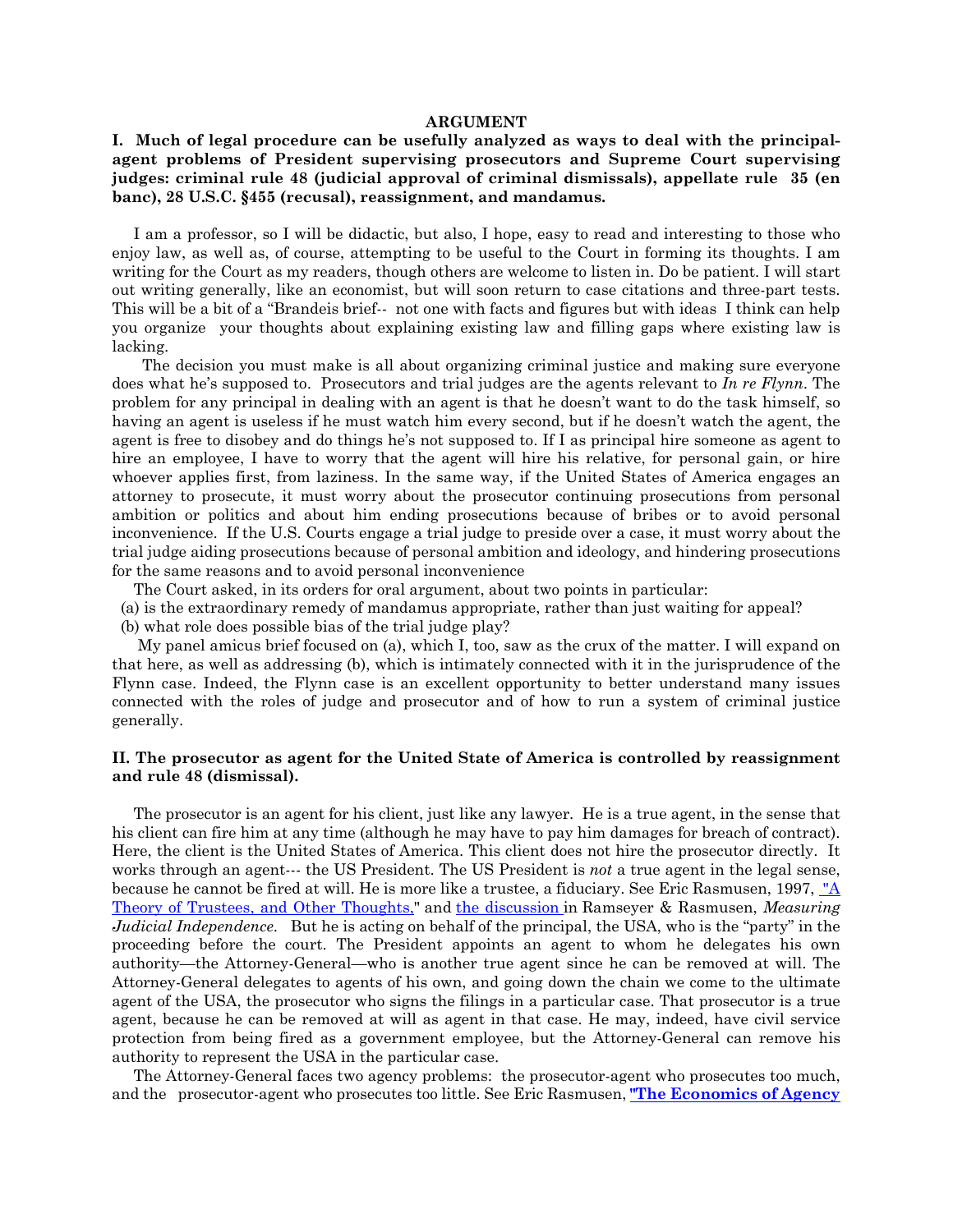**Law and Contract Formation,"** *American Law and Economics Review,* 6 (2): 369-409 (Fall 2004), on the agent who makes the wrong contact versus the agent who shirks. Here, the Attorney-General decided—as is his right—that he faced the first problem. The prosecutor-agents who conducted the case against Mr. Flynn were wrong to do it, according to the Attorney-General-principal. They are no longer his agents in this case, and have been replaced. (We do need not go into whether they were "fired" or "resigned".) That is right and proper; we do not want any prosecutor to have the freedom to go after his political or personal enemies or his personal hobbyhorse interests, and although the buck has to stop somewhere, we don't want every low-level government attorney to be able to prosecute people whenever he likes for whatever he wants. Rather, we give that discretion to the Attorney-General—really, to the President—because that focuses public opinion and accountability, not just for politicized or personalized cases, but for the decision of where to use the limited number of attorneys the Justice Department can afford to employ.

 The second agency problem facing the Attorney-General is the prosecutor who prosecutes too little. He needs to worry about his prosecutor-agent going easy for the agent's own political preferences, or because he is bribed with immediate money or promise of future jobs, or from just plain laziness.

 One form of malfeasance is the wrongly dismissed prosecution. Suppose Jeffrey Epstein had bribed a prosecutor to file a motion to dismiss with prejudice the case against him, and the judge had granted the motion. This would be fraud on the court, but it would be hard to prove if done with moderate care. The Attorney-General has granted the prosecutor the authority to file motions in this case-- all that is clear in the public docket— and it would be illegal to begin the prosecution anew just because the client—the USA-- says he thought his lawyer made a mistake. That's the client's problem, for hiring a bad lawyer and giving him authority to represent him; all he can do is fire his lawyer and complain to the Bar Association in this case (in other contexts "inadequate assistance of counsel" may allow proceedings to be reopened--- but not for criminal prosecutors). The Attorney-General would be shocked and dismayed; the prosecutor would be fired or never get promotions again; the public would be outraged--- but the Attorney-General would have to truthfully tell the public, "I can't undo the decision." He gave the line prosecutor the authority to dismiss, and he can't undo that, or it would mean he never really delegates that authority and no dismissed defendant could ever feel safe.

 Enter Rule 48. Rule 48 says that the prosecutor cannot dismiss a case with prejudice unilaterally; the judge must sign off. This solves the agency problem. In our Epstein example, the judge is amazed by the motion to dismiss, and asks the Attorney-General if he really wants to dismiss. The next day, the Attorney-General says "No", and removes the prosecutor from the case. Problem solved. Since this maneuver won't work, defendants don't try to bribe prosecutors to dismiss.

 Of course, the defendant could still bribe the Attorney-General to dismiss, or not to indict in the first place. The USA needs to have some agent, and there will always be some agency problem. But the Attorney-General is more expensive to bribe than a line prosecutor, and far more exposed to public view and criticism. We leave the remaining problem to public opinion and the political process.

 In the *Flynn* case, exactly that has happened. Many people think that the Justice Department was wrong to indict Flynn in the first place; many other people think the Attorney-General was wrong to dismiss the charges. Voters can make up their minds as to who is right, and factor that into their decision of who to vote for.

 Agency theory makes sense of Rule 48. Other theories do not. They founder on the problem that if the government really wants to go easy on someone, it can forego prosecution in the first place, or prosecute incompetently. Even with Rule 48, a bribed prosecutor can prosecute incompetently, but incompetence is slow and shows up in public filings and performance, allowing the Attorney-General to replace the prosecutor before too much damage is done, and it is not "with prejudice"; the Attorney-General's replacement can try to undo the damage. But Rule 48 prevents a bribed prosecutor from killing a case with a single, irremediable, act.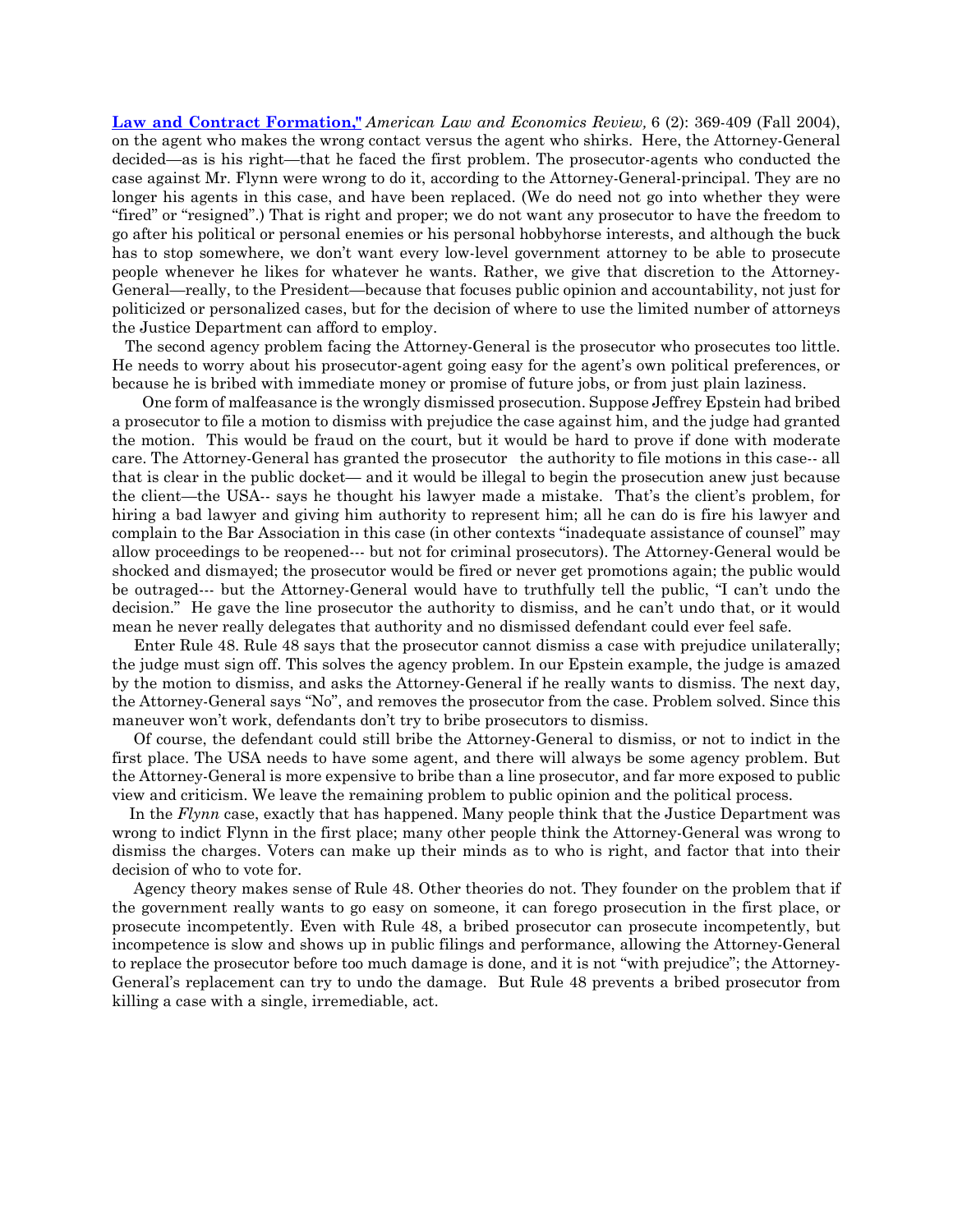## **III. The trial judge as agent for the U. S. judiciary is controlled by appeal (for wrong decisions), mandamus (for making the wrong \*kind\* of decisions), and reassignment (for both).**

 What about the District Judge as agent? He, too, is ultimately an agent of the United States of America, but we have set up a system where he need not, and, indeed is forbidden, to follow the wishes of that ultimate principal. Rather, we have set up the Supreme Court as something like a trustee, with strong obligations to the trust document-- the U.S. Constitution—and with a beneficiary— the United States of America—but without any obligation to follow the wishes of the beneficiary, and, indeed, with the obligation to thwart the beneficiary's wishes if they conflict with the document executed by the grantors.

 The Supreme Court acts as a trustee, but for the trustee as principal we set up agents by legislation: the judges of the circuit courts of appeal and the district courts. The district court judge is an agent of the Supreme Court, which has delegated its authority over him to the circuit court. (Perhaps the Supreme Court could set up agents using its inherent powers too, but we have avoided the nondelegation issue by having Congress pass statutes.)

 How do we address the problem of the circuit-court principal and the district-court agent? A trial judge can be "fired" from a case if necessary: reassignment. Ordinarily, however we use the appeals process to overrule him for the day-to-day mistakes unavoidable in any principal-agent relationship, but especially in law, where trial judges must often address novel questions. (In extreme cases, a judge can also be impeached by Congress, but this is so unusual and has proven so useless that we can ignore it here.)

 In most cases, the problem is that the trial judge makes a mistake in the ordinary exercise of his authority. He is authorized to make the decision between X and Y, and he chooses X by mistake. We resolve this by telling the wronged party to collect together all the judge's mistakes in one document and bring them to the circuit court on appeal if he loses at trial. If he doesn't lose at trial, the mistakes don't matter, and we have saved time, expense, and the indignity of having to publicly declare that a judge got something wrong.

 It is easy to see why mandamus is usually inappropriate, even if the court below has erred. We want a system where most cases are handled completely by one court--- one judge with, sometimes, the aid of a jury to decide questions of fact. The one judge will almost always get things right. Most cases are not hard, and the trial court has a good shot at being right even in hard cases. Individuals do make mistakes, though, even if they are judges, and so we have appellate courts. In the federal courts, the usual appeal is to a three-judge panel--- three, because (a) there is less room for individual mistake, and (b) we only allow the appeal court to devote a tiny fraction of the time to a case that the trial court spends, so we can afford to be more lavish with the number of judges.

 To run efficiently, though, we don't want the appellate court to just repeat everything the trial court did but get it right this time. We strictly limit the time spent: the court refuses to attend to more than 100 or so pages of writing or 30 minutes of talk. We also limit what kind of mistakes the court will remedy and--- the topic at hand—*when* the court will start listening. Ordinarily, appellate courts reject interlocutory appeals and petitions for mandamus, not because the party asking for them is in the wrong, but because it's more efficient to wait until the trial court has finished and then let the losing party submit all his grievances at once, rather than piecemeal. We want justice to be done, but with the least cost in time and energy. That is what is behind our procedural statutes, court rules, and common law.

 But what if a trial judge does something that cannot be undone on appeal? In particular, suppose it is not that he has decided wrongly chosen X instead of Y, but that he has decided to undertake some act completely outside his authority: the problem is not that he made the wrong decision in exercising his delegated authority, but that he did something completely outside his authority?

 Enter mandamus. Let's take it as given that Judge Sullivan should not have a hearing or amici, and in these circumstances must simply grant the United State motion to dismiss criminal charges against Flynn. Why not wait till the end of the proceedings, whatever silly and unlawful things Judge Sullivan might decide to do? Why bother the busy court of appeals so early?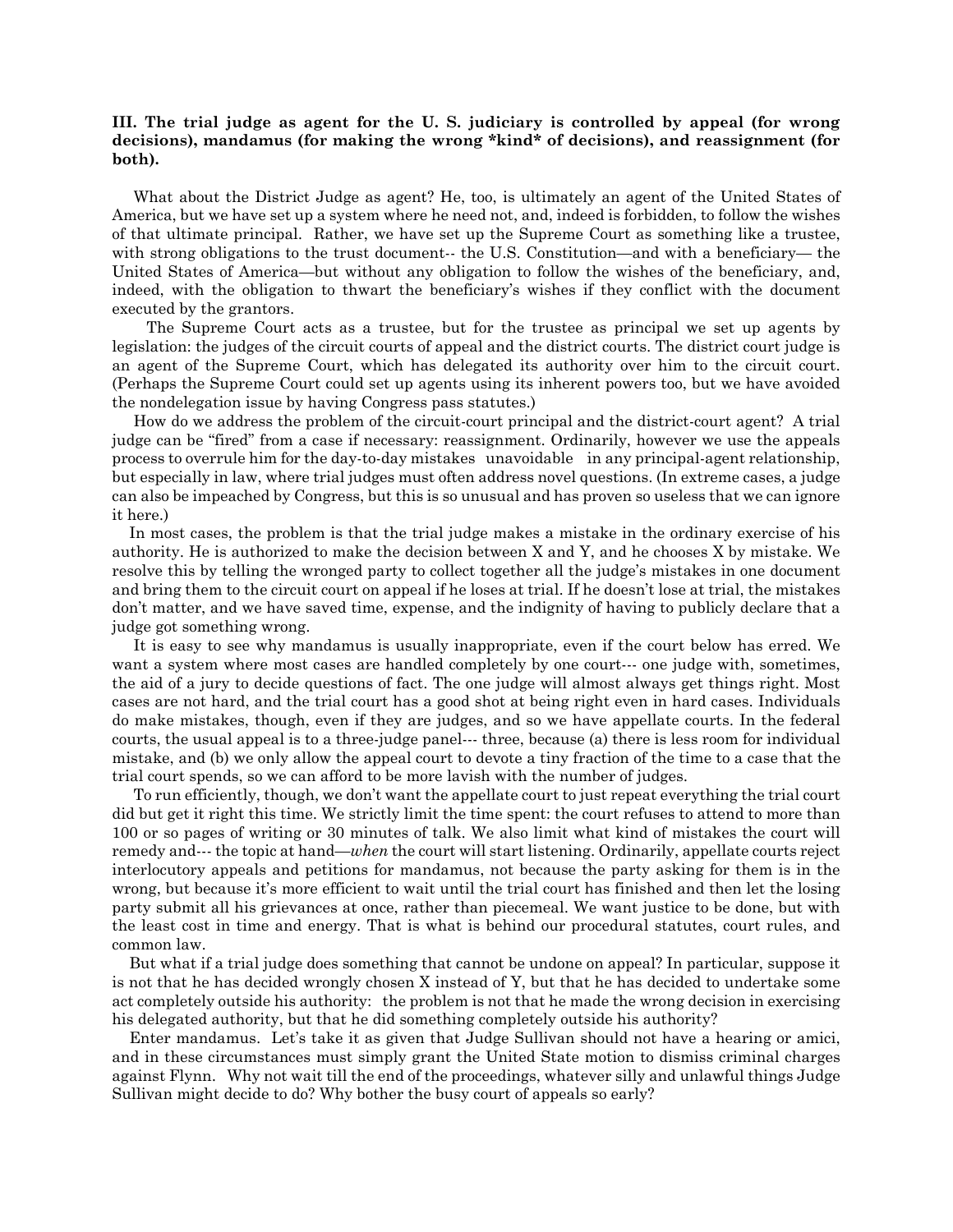That is the question the en banc Court asked to be addressed. It turns completely on whether allowing the case to go forward is unlawful procedurally--- but we are taking that as given, for present purposes—and whether there are irremediable costs to allowing it to go forward—which still needs to be established. This is very much like the "irremediable harm" prong of the standard test for whether to grant a preliminary injunction. Taking it as given that someone is being treated unjustly, would it harm to him just to wait till later, be declared in the right, and collect money damages? If so, then however just may be his cause, we tell him to wait. It won't end up hurting him in the end.

 Turning now to the specifics of what the courts have said about mandamus, the D.C. Circuit's recent *Fokker* decision lays out the standard test, which long precedes *Fokker*:

 Before a court may issue the writ, three conditions must be satisfied: (i) the petitioner must have 'no other adequate means to attain the relief he desires'; (ii) the petitioner must show that his right to the writ is 'clear and indisputable'; and (iii) the court 'in the exercise of its discretion, must be satisfied that the writ is appropriate under the circumstances.'

-- *Fokker*, 818 F.3d 733 at 747 (citation omitted).

We are concerned with condition (i). The general purpose of mandamus is to keep government officials from going *ultra vires*, from going beyond the powers legally allocated to their particular office:

 The historic and still the central function of mandamus is to confine officials within the boundaries of their authorized powers.

 *-- In re United States*, 345 F.3d 450 (Posner, J.)

 Where the appeal statutes establish the conditions of appellate review an appellate court cannot rightly exercise its discretion to issue a writ whose only effect would be to avoid those conditions and thwart the Congressional policy against piecemeal appeals in criminal cases. *Cobbledick v. United States*, 309 U.S. 323, 60 S.Ct. 540. As was pointed out by Chief Justice Marshall, to grant the writ in such a case would be a 'plain evasion' of the Congressional enactment that only final judgments be brought up for appellate review."

*Roche v. Evaporated Milk Ass'n,* 319 U.S. 21, 30 (1943).

Mandamus is not meant simply to correct mistaken decisions, no matter how wrong they may be:

 This is a "drastic and extraordinary" remedy "reserved for really extraordinary causes." *Ex parte Fahey*, 332 U. S. 258, 259–260 (1947) *Cheney v. U.S. District Court for the District of Columbia,*542 U.S. 367, 380 (2004)

 [T]he general principle which governs proceedings by mandamus is, that whatever can be done without the employment of that extraordinary remedy, may not be done with it. *Ex parte Rowland,* 104 U.S. 604, 617 (1881)

 Mandamus is not to be "used as a substitute for the regular appeals process," *Dhiab v. Obama*, 787 F.3d 563, 568 (D.C. Cir. 2015) (quoting *Cheney*, 542 U.S. 367 at 380–81),

 "[E]xtraordinary writs cannot be used as substitutes for appeals, even though hardship may result from delay."

*Bankers Life & Cas. Co. v. Holland,* 346 U.S. 379, 383 (1953) (citation omitted))

 Most simply mandamus is an application of the maxim of equity, "Every right has its remedy" ("*Ubi jus ibi remedium"*, "Where there's a right, there's a remedy") See *"Ubi jus ibi remedium - Oxford Reference". www.oxfordreference.com. doi:10.1093/oi/authority.20110803110448446*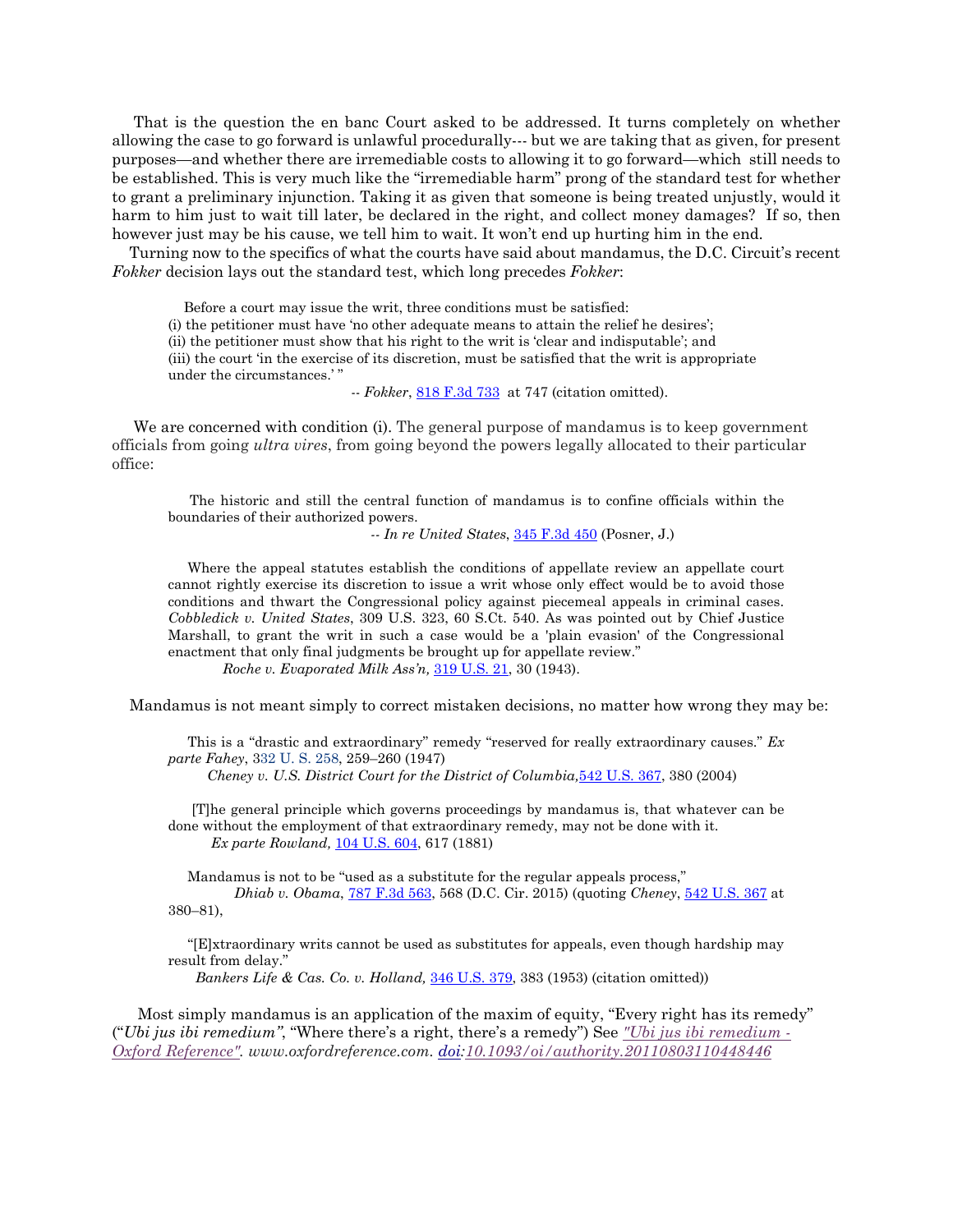### **IV. Sullivan's actions create irreparable harm: delay and money for Flynn, delay and money for the Justice Department, and ridicule for the D.C. Circuit.**

 But does Flynn have any right to be remedied? If his claims are correct, then eventually, whatever Judge Sullivan does, the prosecution against Flynn will be dropped, because Flynn can appeal and win later. So what's the harm?

 Dilatory and frivolous proceedings will have cost Flynn tens of thousands of dollars in legal costs, perhaps hundreds of thousands. I have heard in private correspondence with a practitioner that courts don't consider that kind of harm a wrong, just the cost of justice. This Court said in *Fokker* itself:

 It is well established, however, that the `mere burden of submitting to trial proceedings that will be wasted if the appellant's position is correct does not support collateral order appeal.'" 15A Wright, Miller & Cooper, Federal Practice and Procedure: Jurisdiction § 3911.4 (2d ed.1992).  *--Fokker,* 818 F.3d 733, 748.

 I would invite the Court to think more about that, and perhaps it does not apply to the facts in the present case. *Fokker* was a very complex case involving a judge turning down a plea deal, and it wasn't clear what would happen next if the mandamus were denied. It isn't clear here, either, so let me propose a hypothetical.

 For the hypothetical, suppose a federal prosecutor moves to dismiss prosecution in the interests of justice and the trial judge responds by saying he has consulted his astrologer, who tells him that he should postpone making the decision for two years, until the planet have aligned in such a way that the astrologer can provide further input. Suppose further that the judge issues an order appointing the astrologer *amicus curiae*, with a directive that he is to report back in two years and provide his opinion as advice to the court.

 This is an outlandish hypothetical, but brings the problem out sharply. What can the parties do? They can easily satisfy *Fokker* condition (ii): the judge is in the wrong. But what about condition (i)? The judge has not denied the motion to dismiss. Nor has he said he will base his decision on astrology--- just that he will allow his astrologer to submit an amicus brief in the same way as anyone can at the court's discretion. The astrologer is not an attorney, but that is not a bar to being an amicus. Amicus briefs are very frequently submitted by non-lawyers, and this very brief is an example. They can even be *pro se*, as this brief is. Even if they couldn't, the astrologer could be represented by counsel—indeed, he probably would be, if only to get the certificates and margin widths correct. So what's the harm?

 In thinking about what the harm is, it's helpful to distinguish cases where a judge makes a mistaken decision (say, refuses a motion to dismiss when he ought to have granted it) from cases where a judge goes *ultra vires* or refrains from doing something duty requires him to do--- the kinds of cases everybody thinks suitable for mandamus consideration. Higher legal fees are indeed the cost of justice for dealing with fallible judges who do the things judges are tasked with doing but do them poorly. They are not the cost of justice for dealing with rogue judges who trespass onto the jurisdiction of other actors in our society.

 But legal fees are not the only cost. In our astrologer hypothetical, what is the harm? Part of it is that the defendant is in limbo for two more years. "Justice delayed is justice denied." Vindication is valuable, especially to criminal defendants, even if, as with Flynn, the defendant is not waiting out the time till trial in jail. Indeed, one possible application of Rule 48 is to a situation where the prosecution moves to dismiss prosecution, but the defendant objects, and can persuade the judge to deny the motion. An important function of courts is to provide certification of who has committed bad acts and who has not, so that the public knows the truth when they need to interact with someone-- whether to hire someone as a daycare center manager, a security guard, or an accountant. If someone is charged with a crime, stigmatization starts immediately, because the government rarely brings charges without good reason, even if the reason may not turn out to be good enough by the end of the trial. A defendant who is charged with a crime for purely political reasons may not wish to have the charges dropped. He might prefer to have them dropped only if the prosecutor forcefully and publicly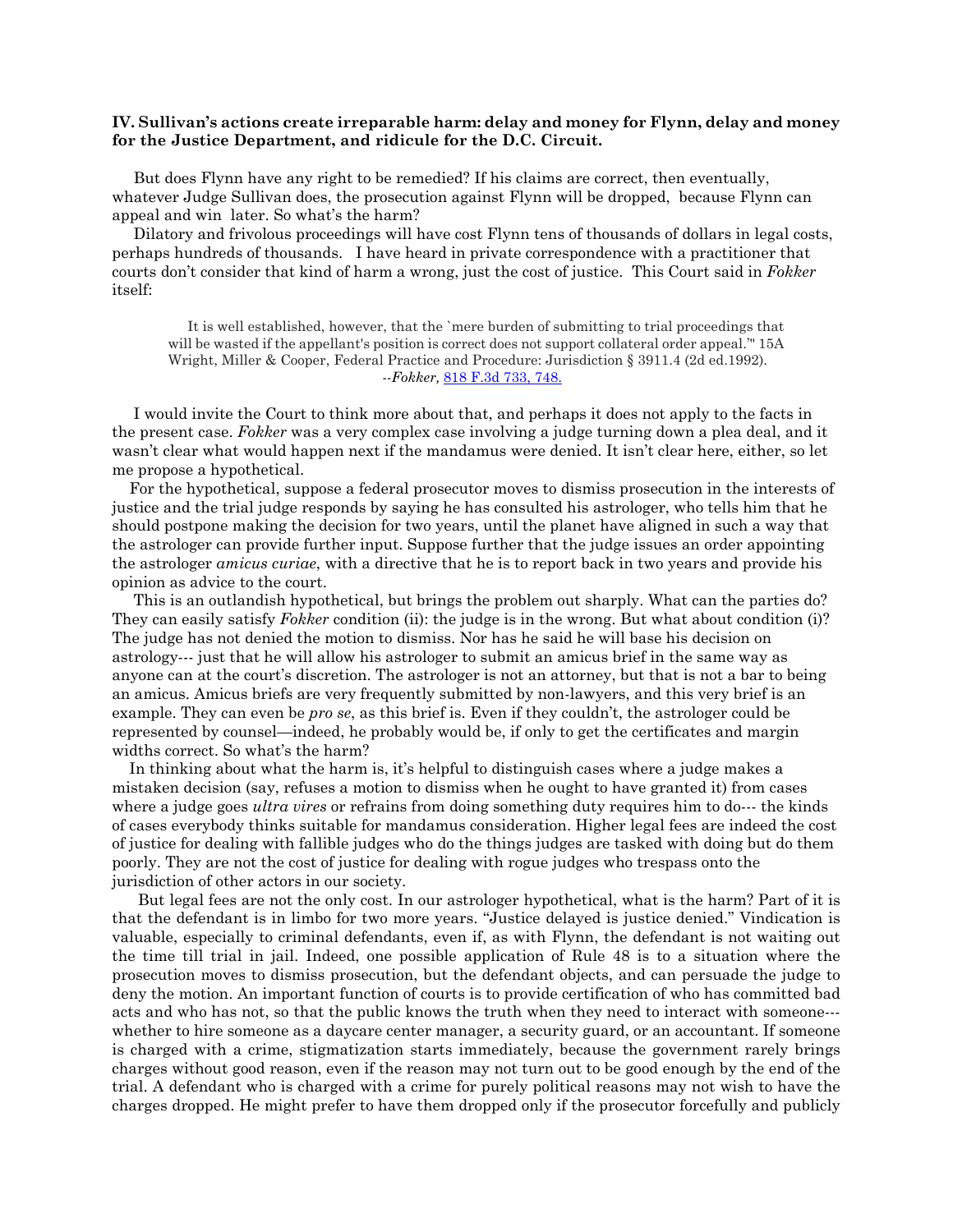declares his innocence, or he might wish to be brought to a trial that would end in humiliation of the prosecutor and his own well-publicized vindication. See Eric Rasmusen, "Stigma and Self-Fulfilling Expectations of Criminality," *The Journal of Law and Economics (*October 1996) 39: 519-544.

 Delay is also harmful to the prosecutor. Prosecutors want to clear their dockets, just as judges do. They don't want to have to put a sticky note in their calendar reminding them to come back in two years. And if the prosecutor finds he has made a mistake in bringing charges and does the right thing and confesses this in court, it seems ignoble to repay him by keeping his mistake in the public view for more time than necessary.

 The federal courts do, of course, recognize the problem of frivolous proceedings. Bring a frivolous suit against someone is not a legal wrong, to be sure. In general, the defendant victim cannot sue for damages, even when the plaintiff or prosecutor admits to lying and to being motivated by pure malice. Prosecutors, in particular, enjoy absolute immunity. I do not have time to research the law here, which in any case differs by jurisdiction, but what I see in Wikipedia's malicious prosecution article strikes me as correct in its quote about how judges view frivolous suits:

 Declining to expand the tort of malicious prosecution, a unanimous California Supreme Court in the case of *Sheldon Appel Co. v. Albert & Oliker*, 47 Cal. 3d 863, 873 (1989) observed:

 "While the filing of frivolous lawsuits is certainly improper and cannot in any way be condoned, in our view the better means of addressing the problem of unjustified litigation is through the adoption of measures facilitating the speedy resolution of the initial lawsuit and authorizing the imposition of sanctions for frivolous or delaying conduct within that first action itself, rather than through an expansion of the opportunities for initiating one or more additional rounds of malicious prosecution litigation after the first action has been concluded."

 But although it is difficult for the victims of frivolous proceedings to obtain tort damages, the courts do have other means for deterring frivolous proceedings. In particular, in federal civil suits, the victim may appeal to Rule 11, under which the court may punish a litigant who makes false claims about facts and false mispresentations about the law. The idea of Rule 11 is not to compensate victims, but to penalize offenders, as courts have widely recognized (though I lack the time to provide cites here today). At the same time, the usual method of its operation is for the victimized party to make a motion to the court requesting it to declare that the other party has violated the rule and to order the violator to pay a money penalty to the victim. This payment is not compensation-- the victim cannot complain that he has not been fully compensated—but the court will ordinarily make a rough estimate of the cost to the victim and order the violator to pay something similar, since the proper size of a fine to deter misbehavior is roughly proportional to the harm caused. Whether or not the victim is compensated, though, potential offenders are deterred. And Rule 11 also allow the court to impose a money or other penalty sua sponte, and to require the money to be paid to the government rather than to the other party if the court so decides. And Rule 11 is not just for deterring frivolous complaints: it can be applied, for example, to a frivolous motion that a party uses to try to delay the court from resolving the case, even if the suit itself is neither meritless to bring nor meritless in the claims made by the defendant. So the courts do care about frivolous proceedings, even if they are not legal wrongs that entitle a party to be paid damages or even entitle them to any other remedy *in personam*. Rather, frivolous proceedings are a legal wrong to the public, as represented by the court, a legal wrong to the dignity of the judicial system and to the money and talent which the public-- that ultimate principal, the United States of America—employs in making the judicial system run.

 So a party to a lawsuit cannot bring a frivolous suit or delay proceedings with frivolous motions. But what if a judge brings a frivolous suit or delays proceedings with frivolous motions?

 Such a thing sounds outlandish. How can a judge bring a frivolous suit? He's not a party. And motions are made to the court, not by the court.

 We get the same effect, though, if the court will not allow the parties to drop a meritless suit, or if he orders sua sponte the same thing that would be frivolous if a party requested it by motion.

 That is the question in In re Flynn. Has the trial court judge ordered, *sua sponte*, that the proceedings drag on after the law has declared that they are finished? We cannot apply Rule 11 to the judge. It would be unseemly and impractical to ask a court of appeals to make a district judge pay fines to litigants on whom he had inflicted damage by lawless legal delays. (Even though we could imagine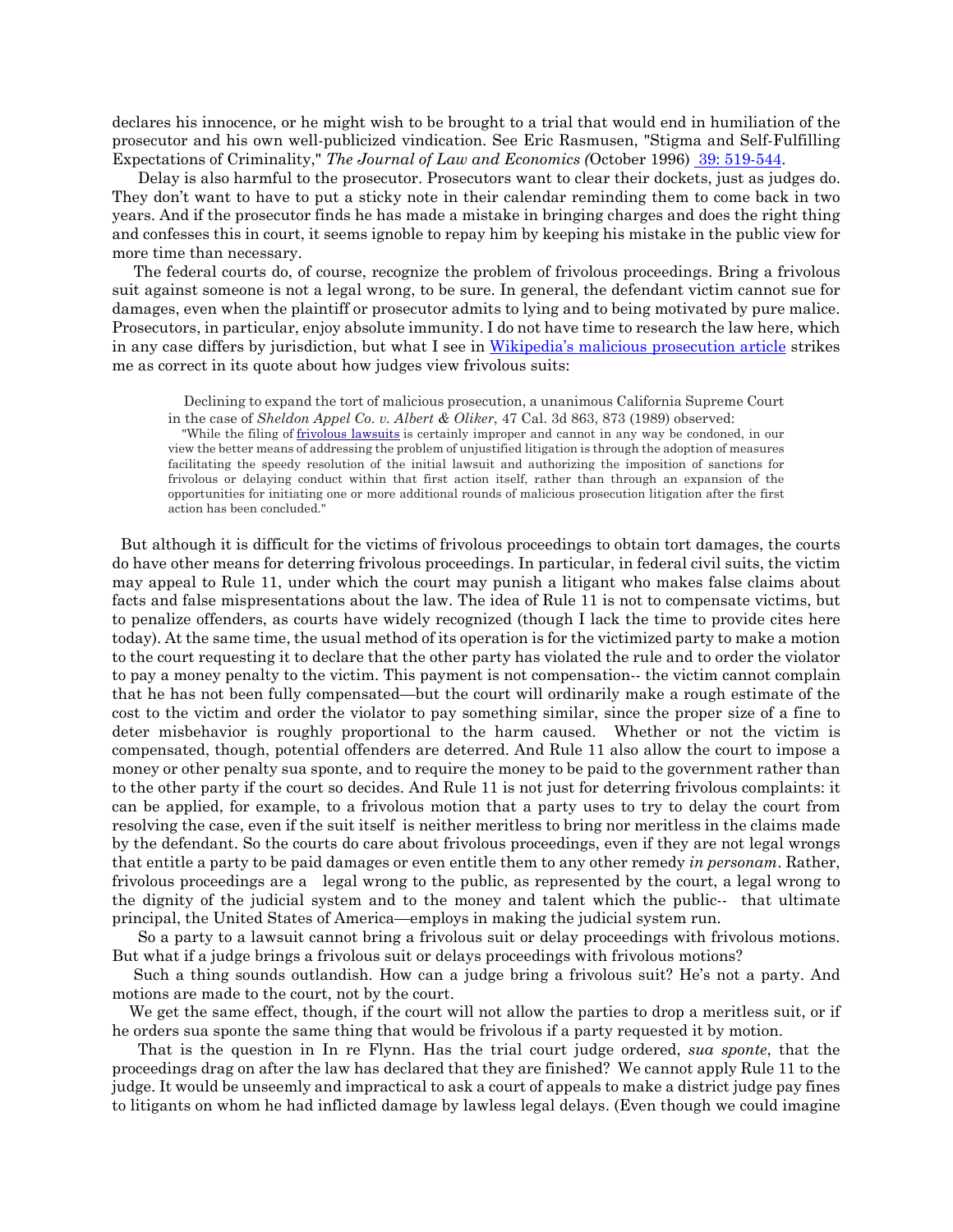that—remember, this is not for legal mistakes in deciding Yes instead of No, but for a judge who has extended himself to ordering things beyond his authority altogether.) Instead, since we cannot wait for appeal and order the malfeasor to pay money damages, with pre-judgement interest, to his victims, we use the procedure of mandamus. This prevents the irreparable harm and protects the dignity of the courts.

 And that brings us to the last and perhaps most important category of harm, beyond the harm to defendant Flynn and the harm to prosecutor Justice Department: the harm to the D.C. Circuit court. The main harm in the astrologer hypothetical is not to defendant or prosecutor, but to the court. The main harm from an agent's misbehavior is to his principal, not to the third parties with whom he interacts. If a judge were to delay proceedings two years so he could listen to astrologers, as in our hypothetical, not just he but his court would become a laughingstock. The judge, of course, is willing to accept this burden, since he thinks that justice demands he wait for the planets to align properly and he is willing to accept ridicule. *Fiat justitia ruat caelum*. But it is not just the judge that bears the cost, but the court. The judge's colleagues on the bench lose credibility when he loses credibility. They lose even more credibility if they are asked to intervene and do nothing. The public soon forgets which particular judge relies on astrology, but they remember that the court in that city is staffed by people who rely on astrology, and by other people who, even if they don't use it themselves, don't seem to mind if their colleagues do.

 In my scholarly area, the Japanese judiciary, I emphasize that different judicial systems use different methods to avoid politicization and maintain legitimacy. In Japan, judges (except for supreme court judges) join the bench after passing a highly competitive examination at a young age, and then rise through the ranks, as in the U. S. Foreign Service. If you are especially promising, you start in Tokyo District Court, then are assigned to the boondocks to keep you modest, then return if you do well. If you do badly, however, you end up doing divorces in Okinawa for the rest of your life. The Secretariat which controls judicial assignments to cities and courts is extremely powerful, but the good side of this is that hard-working, responsible, and especially talented judges (they are all talented) are rewarded. A less capable judge can be quarantined in a relatively unimportant job. See J. Mark Ramseyer and Eric Rasmusen, *Measuring Judicial Independence: The Political Economy of Judging in Japan,* Chicago: The University of Chicago Press, 2003; J. Mark Ramseyer and Eric Rasmusen, "Why Are Japanese Judges So Conservative in Politically Charged Cases?" *American Political Science Review*, 95(2): 331-344 (June 2001).

 In the U.S. federal system, on the other hand, judges are neither promoted nor demoted. Impeachment, and appointment to the Supreme Court, are both so rare as to be ineffective as sticks and carrots. Judges stay in the same job and the same city, as a general rule. District judges do not desire to be circuit judges, nor do circuit judges desire to be district judges, though both can and do request temporary visiting positions in the others' courtroom so they can better learn how to do their own jobs.

 Thus, we have need of procedures such as mandamus to maintain incentives. Mandamus is important to right particular wrongs, but also to deter judges who might be tempted to overstep their authority. A U.S. federal judge soon learns to have a thick skin when it comes to what people think about him, except for one particular class of people--- other judges. That concern, on top of the desire to do one's duty which we hope everyone has but which for most of us needs strengthening by material or reputational incentives, is important to maintaining the integrity of the courts.

 The loss to a court from a judge engaging in frivolous and politicized proceedings increases with the time those proceedings entertain the public and create heat that divides the public and the bar along partisan lines, lending evidence to the claims commonly made in different ways by uneducated and highly educated people that justice is "the will of the stronger," rather than "doing what is right, whether that hurts friend or foe." (Plato, *The Republic*, Book I).

Judge Sullivan's brief says,

 "Mr. Flynn likewise errs in seeking mandamus on the basis that further proceedings in the district court "will subject [DOJ] to sustained assaults on its integrity." Pet. 28. Judge Sullivan has not disparaged DOJ's integrity in any way."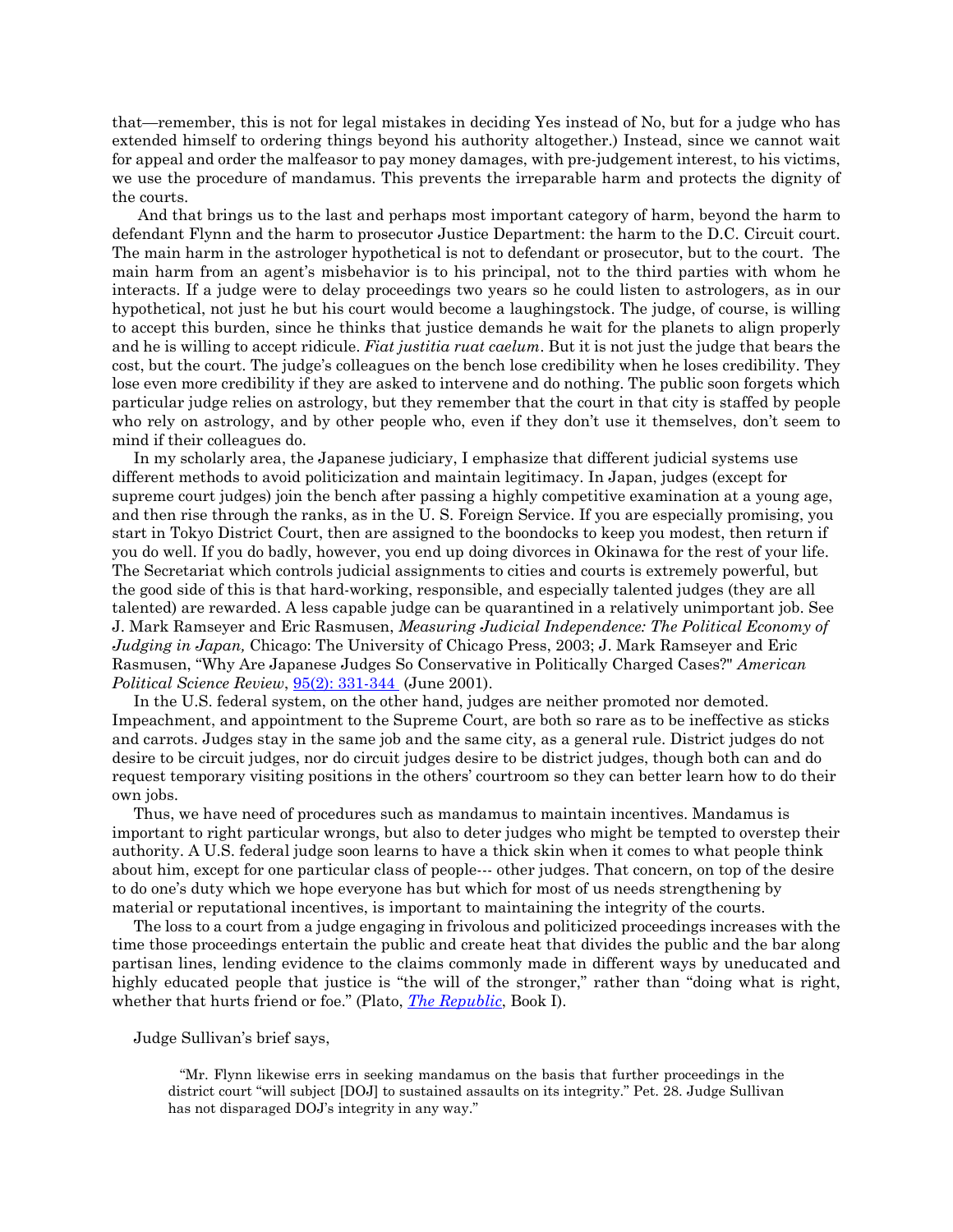Judge Sullivan doesn't get it. It's not that further proceedings in the district court will subject the Department of Justice to sustained assaults on its integrity. The Department of Justice has come clean and acknowledged its prosecution was improper, contrary to the interests of justice. No--- the problem is that further proceedings in the district court will subject the D.C. Circuit to sustained assaults on its integrity. The longer the circus continues, the longer the D.C. Circuit--- the members of which are jointly responsible for monitoring their colleagues—looks bad. If the public loses faith in prosecutors, that is no great loss. Everyone knows lawyers are supposed to represent clients, and prosecutorial zeal, even if sometimes excessive, is at least balanced by the sometimes excessive zeal of the defense bar. Even though we expect attorneys to be biased, we know the courts can--- if they choose--- restrain abuse of the legal process. If the public loses faith in the courts, however, that is fatal to the rule of law. If the courts lose legitimacy, final judgments will no longer be final, because "the Court ruled against you" will become, "Judge Sullivan ruled against you," no more dispositive than "President Trump says you're stupid." Loss of faith in the courts is irreparable harm indeed.

## **V. En banc procedure is another example of the principal-agent problem, with the full court sitting en banc to correct the errors of its agent, the three-judge panel, but it is not something to which any of its agent, including the panel or a judge subject to mandamus, has a legal right.**

Let us now return to a less grand theme: the jurisprudence of the en banc sitting. Rule 35 provides for this because courts organize themselves, in the interests of efficient justice, by a sort of triage. In triage, the wounded are divided into three groups: the lightly wounded who receive no treatment; the heavily wounded who, too likely to die, receive no treatment; and the moderately wounded, on whom the doctors expend their utmost care. A petition for mandamus commonly meets with a simple *per curiam* reply to the effect of "Denied", with no need for further proceedings. We could also imagine a simple *per curiam* reply of "Granted". The hard cases, like the present one, are given to a three-judge panel for close consideration. That panel is an agent of the full court. If, as happens occasionally, it seems the panel may not have represented the full court correctly, the full court decides to sit en banc and figure out whether that supposition was correct, vacating the panel's decision and replacing it with one by the full court (though of course the full court could decide to make the replacement wordfor-word the same as the original if it decides, on due consideration, that the panel was right after all).

 Rule 35 allows the parties to petition for an en banc decision, but they have no right to one; it is merely a petition, as with mandamus or certiorari. The court can sit en banc *sua sponte* too, and that would be the most desirable outcome, as with mandamus, but panels decide so many cases that it is convenient to wait for a party to ask first, since it is troublesome enough to file such a petition that parties will not file them as a matter of course. In a high-profile, politicized, case like In re Flynn, we can expect enough members of the Court to be following what the three-judge panel do that a petition is hardly necessary.

 Rule 35 says specifically that parties may petition for an en banc decision. It does not say that nonparties cannot so petition, leaving that an interesting question. On the one hand, *expressio unius, exclusio alterius:* allowing parties implies not allowing nonparties. On the other hand, since the parties have no right to have their petition granted, just a right to present it, and the court could go en banc *sua sponte* anyway, the logic of Rule 35 is that the reason for the petition is just to bring something to the court's attention that would be for the good of the court, not of the party bringing the petition, and a non-party can bring information bearing on the public good to the court just as well as a party can. Indeed, a non-party has less bias, although this combines with the unfortunate and usually fatal problem that having no bias means no personal incentive to go to the trouble of petitioning.

 There is one particular kind of non-party who should NOT be allowed to petition, however: judges. Judges are agents of their court. They are supposed to follow the orders of their court. If a district judge is reversed by the court of appeals, he has no right to petition the Supreme Court to reinstate his decision. He is not supposed to care about his decision, except insofar as it lines up with the law as laid down by his court. If the court of appeals tells him he is wrong, he is supposed to be quiet, even if